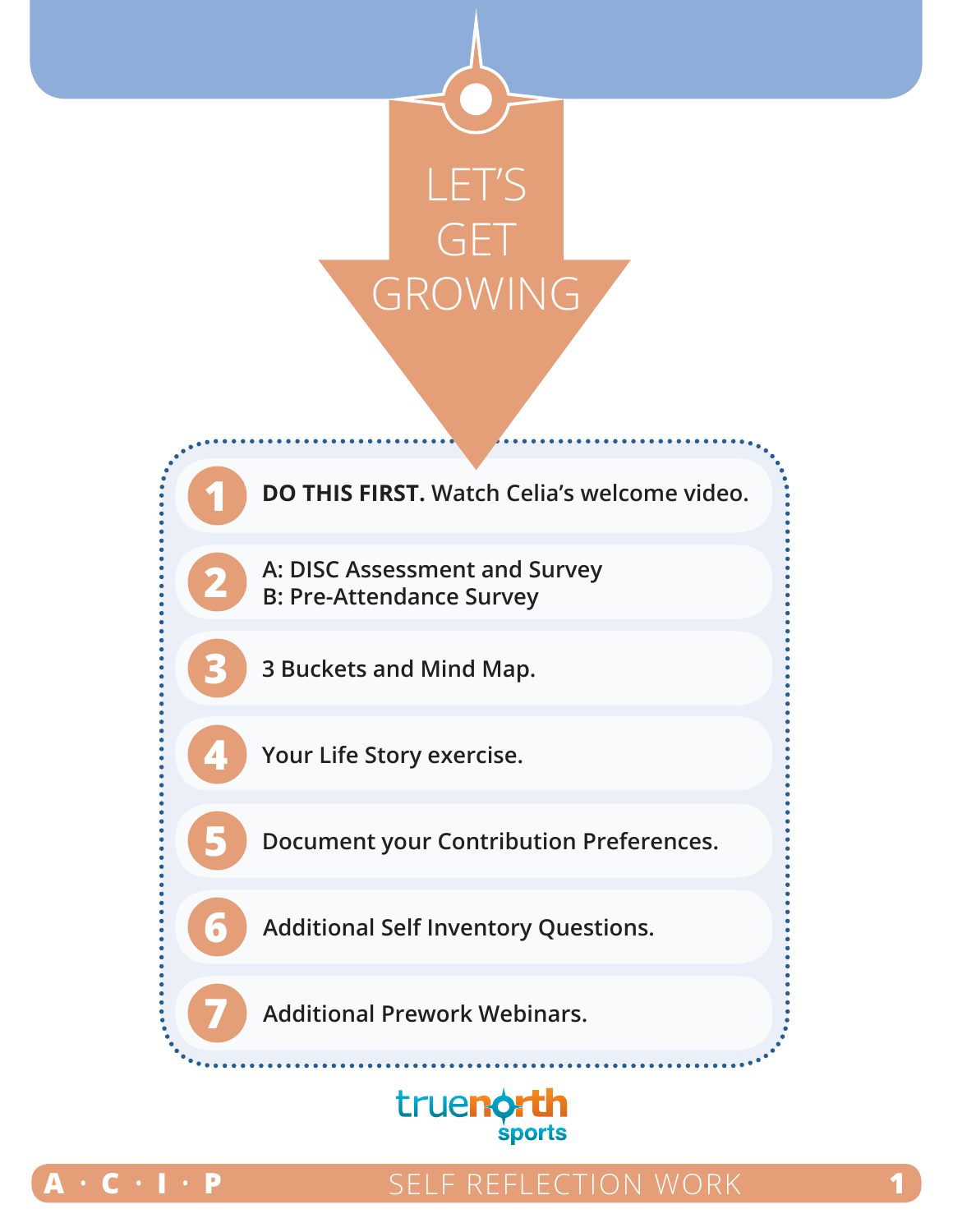

## ACIP Big Picture Schedule

- **• Our Virtual Online Hub is called, the "ACIP-CoachingU."**
- **• Over the course of this next year we will move through 4 Phases of the program.**
	- **1) Pre-work for Denver in-person program starting May 1st.**
	- **2) In-person program in Denver May 27th 31st.**
	- **3) Virtual program starting June 2015 and runs through May 2016. This includes: Webinars, Virtual Office Hours (VOH) and My Coaching Tribe calls.**
	- **4) In-person Closing Circle end of May 2016 or early June at a site TBD.**

## nase

#### **Your Pre-work beginning May 1st – please complete before arriving in Denver:**

- **• Live Welcome Webinar-with Celia on Friday, May 1st at Noon EDT.**
- **• Complete your DISC Assessment and Summary Sheet-print report and bring it to Denver.**
- **• Pre-attendance survey this will take you 10 minutes to fill out.**
- **• 3 Buckets and Mind Map**
- **• Life Story Exercise**
- **• Contribution Preferences Exercises**
- **• Additional Self Inventory Questions**
- **• Live Webinar-Monday, May 11th at Noon EDT**
- **• Holly Hesse, Management Part 1-Managing Your Self - Handouts**
- **• Pre-Work Exercises: Personal Mission Statement and Time Matrix.**
- **• This webinar will be recorded if you cannot attend live.**
- **• Live Webinar-Thursday, May 14th at Noon EDT.**
- **• Kris Carter, Defining Your Non-Negotiables & Pursuing Full-Life Integration – Handouts**
- **• Pre-Work exercise: Non-Negotiables and Integration exercise**
- **• This webinar will be recorded if you cannot attend live.**

# Phase II

**The first in-person portion of ACIP takes place May 27-31 in Englewood, CO.** 

**http://truenorthsports.net/wp-content/uploads/2015/04/ACIP-Schedule-FINAL-22.pdf**

# Phase III

**There are 3 Virtual Components following the in-person program in Englewood, CO. These 3 components will run from June 2015 to May 2016.**

**1) 10 Webinars. These webinars will be recorded if you cannot be there for the live webinar.**

- **• The webinars will be scheduled during the month to fit the speaker's schedule.**
- **• You will get an email notification of time and date of live webinar.**
- **• You will receive an email notification when recorded webinar has been uploaded to the ACIP CoachingU site.**
- **• Each webinar will have: video, handouts, transcripts and MP3**

#### **2) 'My Coaching Tribe' meetings – This is a mastermind group that meets once a month.**

- **• You will receive guidelines for these groups during the in-person program.**
- **• Your participation in one of these groups is not mandatory, however, if you say yes, we expect you to be committed to your group and make the meetings with them a priority.**

#### **3) Virtual Office Hours (VOH) - once a month telephone calls.**

- **• Each Month I will offer virtual office hours, (VOH) that will be recorded and uploaded.**
- **• The calls are scheduled for 1 hour and are not mandatory.**
- **• These calls will be on the first Wednesday or Thursday of each month at Noon Eastern Time.**
- **• The purpose of the calls is to give you an opportunity to call in with questions or issues you may be dealing with and would like to discuss.**
- **• Occasionally, Celia may have a special guest on the call to address a specific topic.**
- **• You will receive an email notification when recording of the VOH has been uploaded.**

# Phase IV

**In-person Closing Circle end of May 2016 or early June at a site TBD.**



## $\cdot$  **C** • I • **P** SELF REFLECTION WORK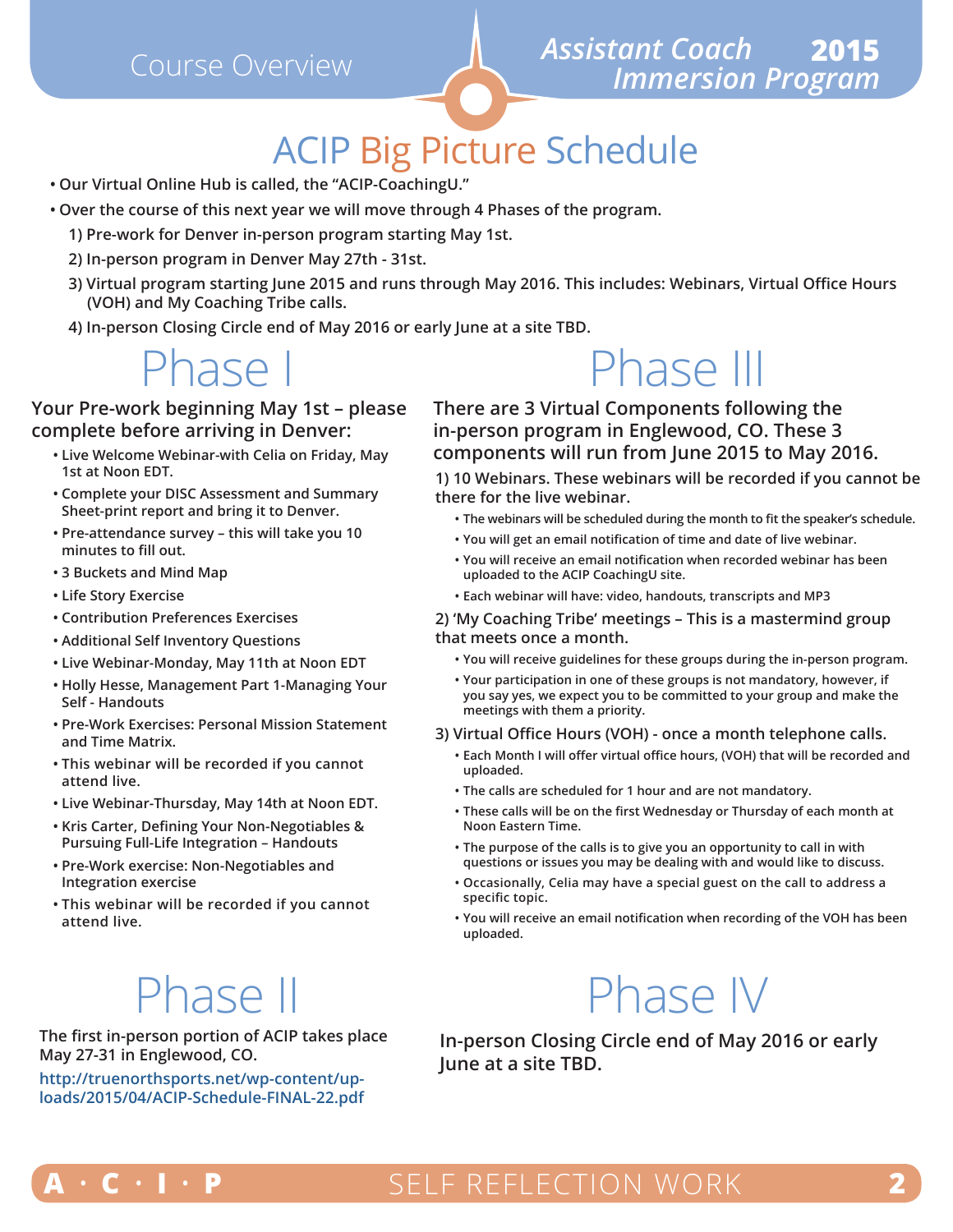## DISC Assessment Survey and Pre-Attendance Survey





athlete  ${\tt assessments.}$ com proven sports profiling for athletes, coaches  $\&$  professionals

## Assessment Survey

#### *Hello Coaches,*

#### Please read through the instructions and the following 4 steps!

The CoachDISC Profile is an online sports assessment to support coaches in their personal and professional development. You can use the profile to further develop self-awareness of your coaching behaviors, preferences and style and how you work together as a coaching team. Using this information you can be more effective with your communication, build stronger relationships with coaching staff, student-athletes and others, have a deeper understanding of your motivation, strengths and areas for development.

**2**

This is not a 'test', there are no right / wrong answers. This profile is a powerful tool that can help you become more aware of your behaviors that contribute to your role as a Coach.

- *STEP 1:* Before you start the survey, please take a moment to think about how you perform your role as a Coach within your Program, in both practice and competition.
- As you complete the survey, maintain thinking about how you coach the student-athletes and the team overall and answer the questions relatively quickly – often your first, instinctive responses provide the most accurate results. Some questions may be a little challenging to choose between and this is completely normal – just go with the response that is the closest for you. (If any word is unfamiliar to you, hover your mouse/curser over that word and a few words of similar meaning will appear to assist you.) Please use the below link to complete the survey and please do not take longer than 12- 15 minutes – remember, fast, instinctive answers provide the most accurate results.

*STEP 2:* Use the link below to take the survey: *http://athleteassessments1.com/?R\*M)S%60==R*

*STEP 3:* You will then be emailed your report. Please print your CoachDISC Profile Report, read through it and complete the summary page on page 17. (Note, there is an option to invite others to provide you with their feedback on your coaching – we call them observers – you don't need to do this step at this time.)

**STEP 4:** Please bring your CoachDISC Profile Report to the program in May.

### *Nice work!*

# Pre-Attendance Survey

You have been asked to complete this survey because you will be attending the Assistant Coach Immersion Program (ACIP). We are conducting a research project to explore the working atmosphere and experiences of male and female collegiate assistant coaches. We would like to ask you to participate in this research study to help us learn more. Participation is completely voluntary and the survey takes about 10-15 minutes to complete. You are not required to complete every question and there are no consequences or rewards connected with study participation. Refusal to participate or withdrawal from

participation will not affect job status or your ability to attend the ACIP. Participation in this research project is strictly voluntary.

All surveys will remain as anonymous and confidential as possible. Names will not be tied to the results in any way and computer IP addresses will not be tracked. By agreeing to take part in this study you will be providing valuable information to further our understanding of how we can best help enhance the environment for assistant coaches. If you have any questions or concerns regarding this project, please contact the principle investigator, Kristen Dieffenbach at Kristen.

Dieffenbach@mail.wvu.edu or at 304-293- 0847. For information about your rights as a research subject, you may call the Executive Secretary of the WVU Research Compliance Office at (304) 293-7073. If you would prefer, you may also print out the following survey, complete it and return it to Kristen Dieffenbach, West Virginia University, School of Physical Education, PO Box 6116, Morgantown, WV 26506.

Please click here to complete survey BEFORE you arrive in Denver May 27, 2015

*https://www.surveymonkey.com/s/GD37H8X*

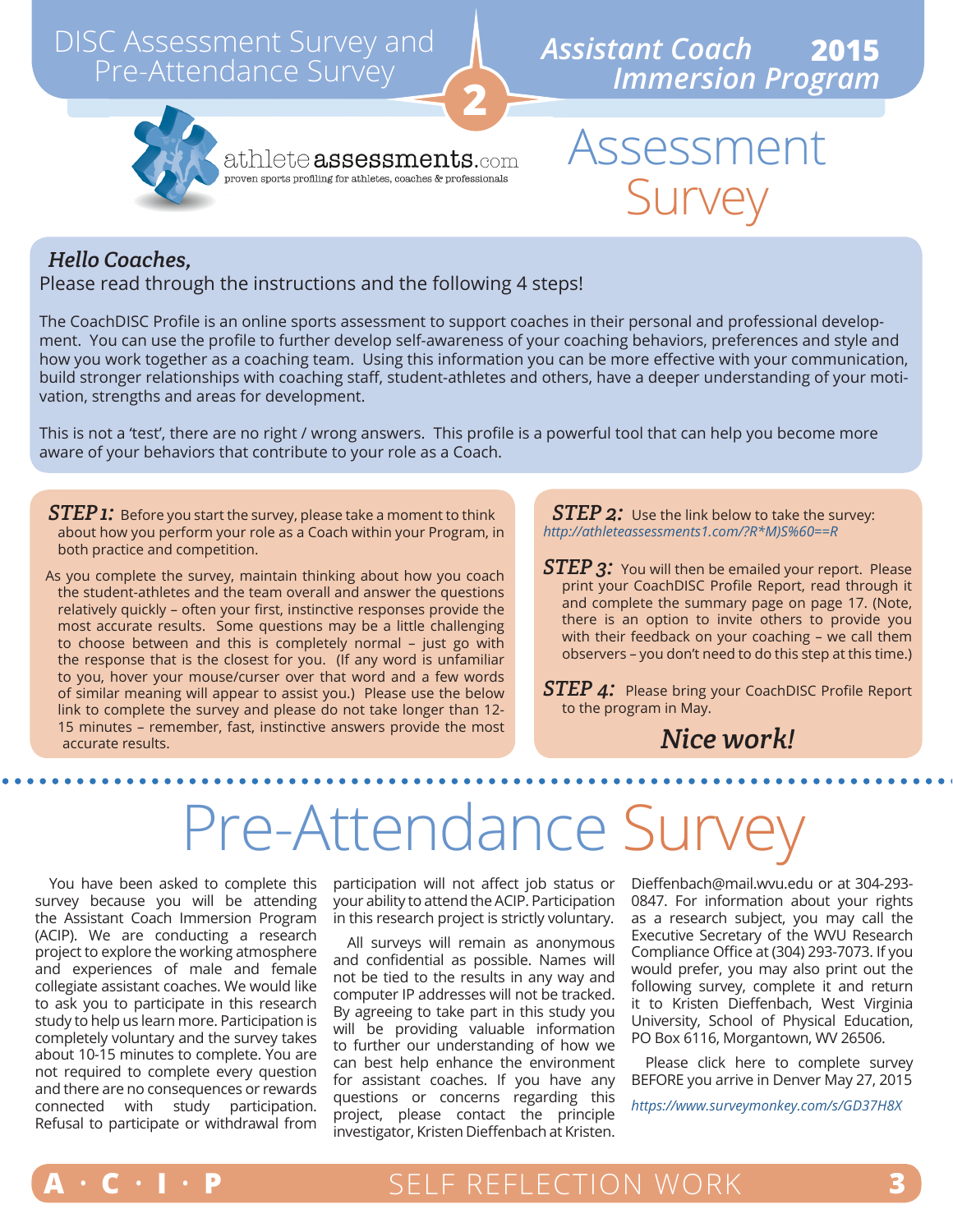## athan Field's 3 Buckets and Mind Map

### *Assistant Coach* Jonathan Field's **2015**  *Immersion Program*

*vitality: Restoration, Self Care, Rejuvination*

*contribution: how you give, how you serve, your roles*



mindset

### **3 connection**

**3**

spirit/God/source

others nature

SELF

**contribution**

**2**

your job/ your team/ your program project-artisan volunteering

> business owner

*connection: relationships you have with something or someone*

### **• C •**  $\blacksquare \bullet \blacksquare$  **P** SELF REFLECTION WORK **Used with permission of Jonathan Fields** 4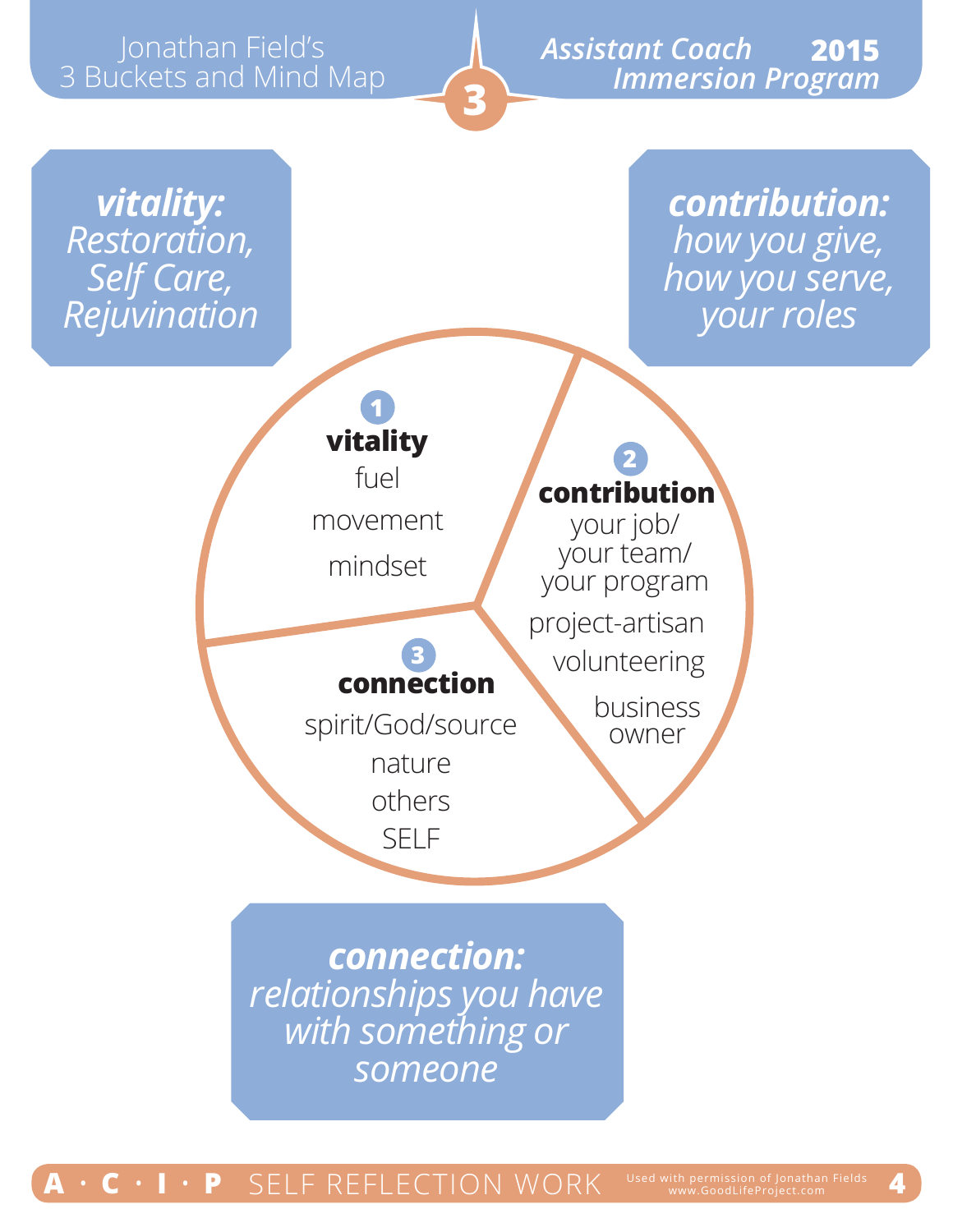# **DIMAP**

- 1. On a piece of paper, create 3 primary circles for the buckets of Vitality, Contribution, & Connection. A visual reference of Jonathan Field's "3 Bucket" model is provided.
- 2. Now draw some lines (branches) out from the primary circles and add smaller circles as details. For example, from "connection" you may have "people" as a detail.
- 3. Make further branches with specifics such as "family" people, "coworkers," "friends," etc.
- 4. Reference Celia's example below. Work your way through each of the 3 buckets, then set it aside. Give yourself a few days and then come back to it. Keep adding to it until it's fully fleshed out. Often you'll start to identify gaps when you take a break from it.
- 5. Be sure to bring your Mind Map with you to Denver. Points for creativity!

#### True North Sports Gender Equality Cach Programs Cookin GLA's Place Purpose = Equality  $F_0$ lou  $m_{7}$ Trust my intuiti What's next? Contribution EROW !! Keynotes Bodi  $B$ log athletics Celia<sup>1</sup>s nod cast Source Juicy Place!  $ad$ ass... Nork-in-process Self TNS Gabh martonis Team Mind Map Vitalit MOVE Connection BB and pyps Bike ybaa  $350$ Balance  $\overline{P}$ France Mature family (Adverture/Sportance We  $GLP$  $mc$ friends time  $+$ ine  $Birds$ Tribe nutition hel Δ  $\varsigma_{\overline{V}}$ meditation "Om"  $|_{0.60}|$ Less white supplements  $UAL$ **AAA** journaling collage Woods 3/23/15

**SELF REFLECTION WORK**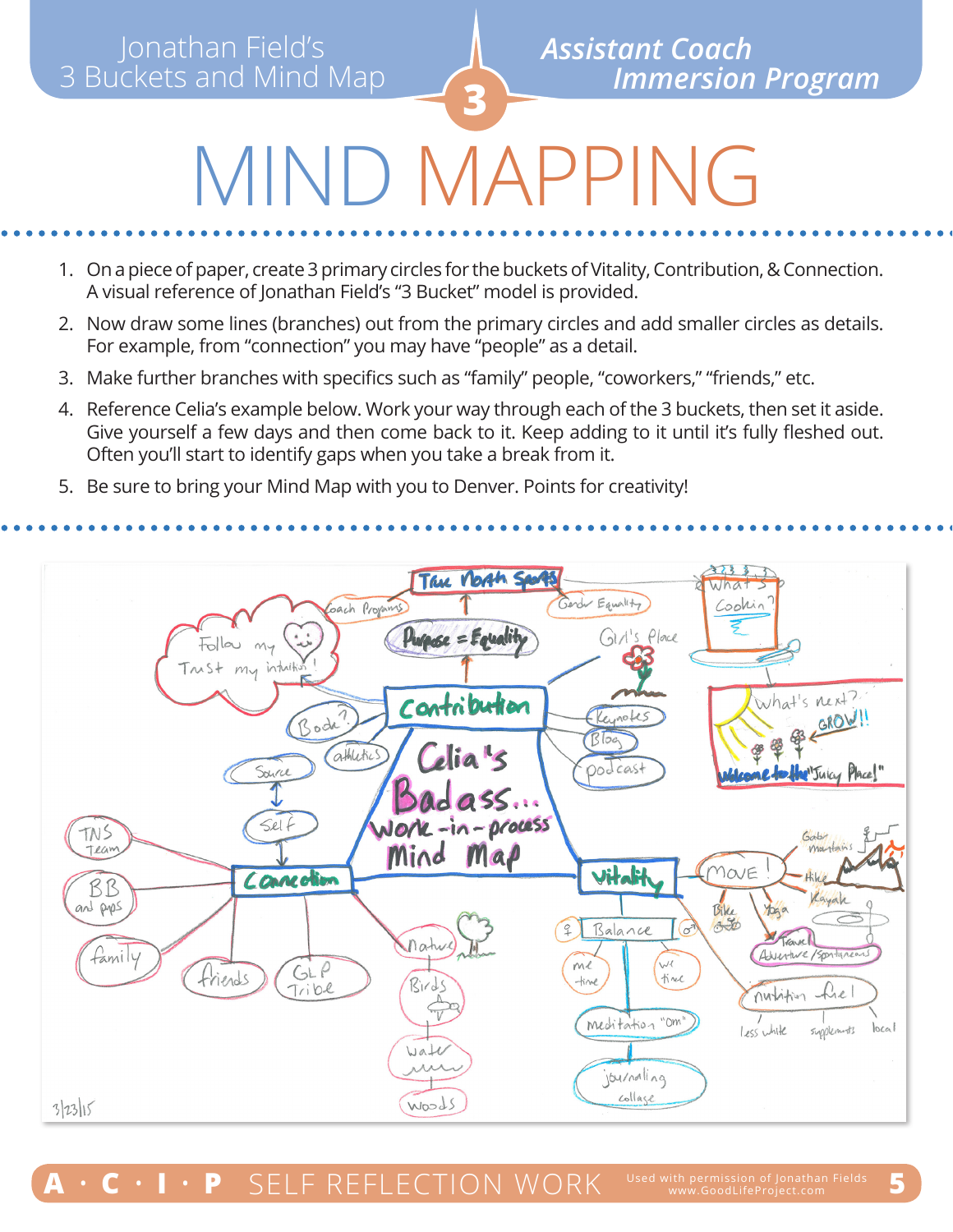## **<sup>4</sup>** Life Story

## *Your True North is in YOUR Life Story!*

**1 Create a picture of your life story starting as far back as you can remember to this very moment. You can draw this any way you want that feels right for you. The only requirement is that it starts with your "birth" and ends with "now." It can be a timeline, a circle, a map with mountains, valleys…draw whatever seems to fit you and your life. Get creative! It does not have to be pretty or a work of art because that is not the point. Draw your story and then name your story something fun. Relax! You do not have to turn this in. This exercise is for you and will help us discover your True North.**

**2** Answer the questions below anywhere on above picture or on a separate sheet of paper. If a question has absolutely no meaning to you, skip it. Do the questions that resonate the most for you first. You can add questions you'd rather answer. You can draw or paste pictures/symbols to represent the people, places and events discussed below. Again, be creative! These questions are only meant to be a guide and help you think about the people, places and events that have shaped your life story:

- Chronicle where you lived. What was your house and neighborhood like?
- How many siblings do you have? Do you like them?
- What are your parents' names and occupation?
- What values and beliefs did they give to you that you agree with?
- What values and beliefs did they give you that you disagreed with?
- Did you grow up in a home that was racist, homophobic and/or sexist?
- Was your home a safe haven or a scary place?
- Was your family religious? Spiritual? Atheist? How did this influence your beliefs now?
- Were you closer to one parent over the other? Did you only have one parent?
- Tell us about all the schools you attended.
- List all the jobs you have had in your lifetime.
- What were all your favorite activities growing up and what are they today?
- What are the activities, places, events that rejuvenated your spirit?
- How do you take care of yourself, physically, mentally, emotionally and spiritually now?
- Who are the people you are closest to at this very moment in your life?
- Who are the people you admire most?
- List the major life events that brought you joy
- List times in your life you were successful
- List times in your life you felt like a failure
- List the events that were most painful
- What events have made you feel the most compassion or empathy in your life?
- Make a list of the people who have had the biggest impact on your life: The people who lifted you up, inspired you and/or who advocated for you, opening doors for opportunities and showing you another path for your life that maybe you never considered.
- List the people who hurt you, made you run away, or caused you to shut down or stuff the memories and all the feelings that go with it.
- List the people who shaped you and showed you how you do NOT WANT TO do things.
- When do you feel the most ALIVE in your life now? What lights you up? Ignites your passion?
- What do you struggle with the most right now? What or who is sucking the life and light out of you?
- What has come easily to you most of your life?
- What seems to be a reoccurring theme of struggle in your life?
- Have you ever had some major synchronicities happen in your life? You meet the right person for a job, you happen to go to a party and meet your partner, you change your mind and go to a different school where they need a volunteer coach and BOOM you find yourself coaching and you never considered coaching!



### SELF REFLECTION WORK Used with permission of Jonathan Fields **A** • **C** • **I** • **P** SELF REFLECTION WORK www.GoodLifeProject.com **6**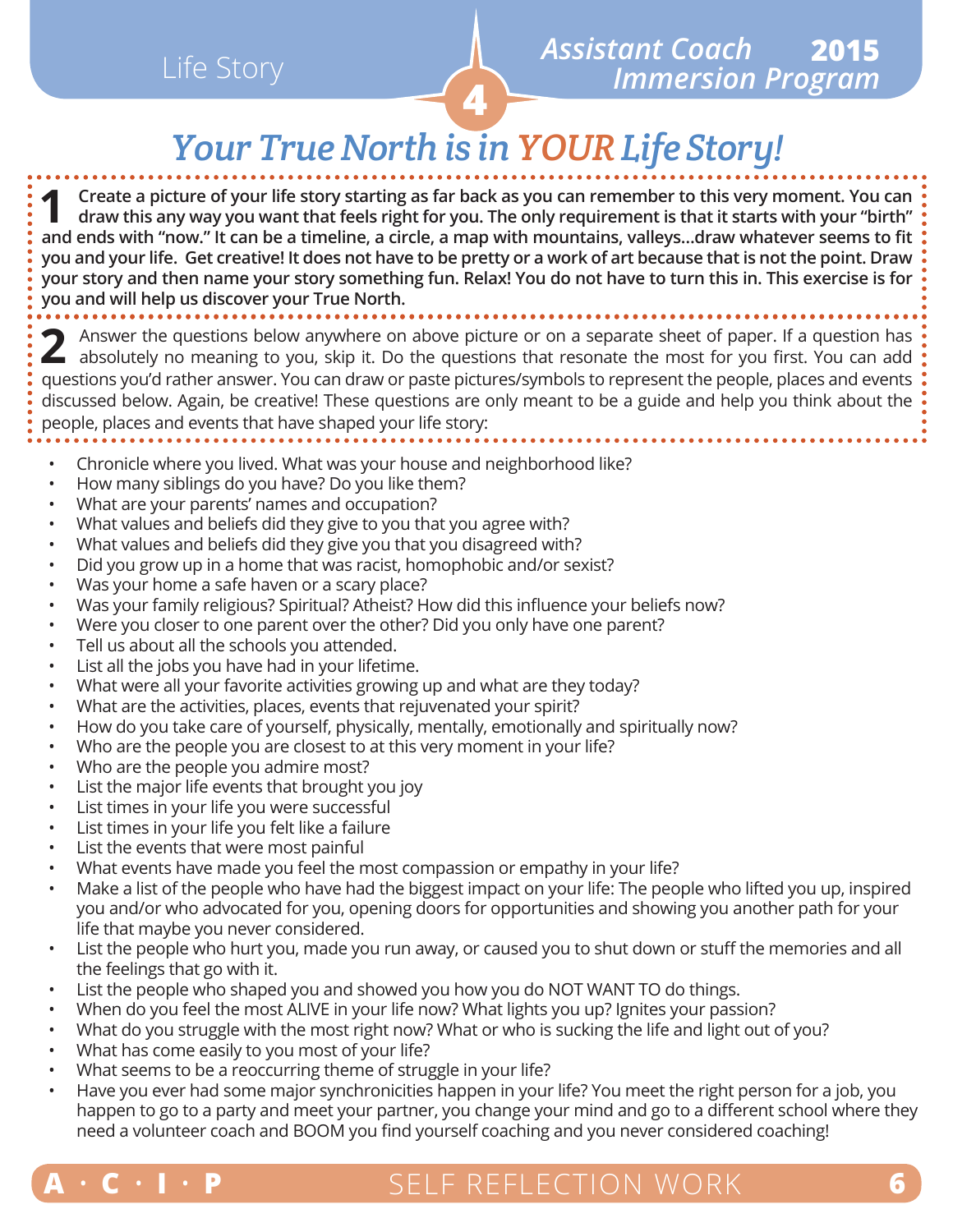#### **5***Assistant Coach Immersion Program* **2015**

What type of people fill you up (look at everything from sex, age, interests, social dynamics, etc). You may be tempted to be "politically correct" but don't hold back. Be specific. What types of people are you naturally drawn to, and inspired by? If you could pick your dream coworkers, athletes, or administrators, what would they look like?

**4**

What type of cultures fill you up? (look at pace, communications, collaborative style, atmosphere for innovation). Is it bohemian, or focused? Are the hours loose, or rigid? What are the over-arching principles that people govern themselves by? What is the accumulated knowledge of what works for "us" as an organization, and how we intend to evolve?

Look at both the immediate work location & broader geographic preferences. *Where* do you thrive? What is the climate outside for your commute? What does the physical space feel like? Is it exposed brick, loft style, or clean, minimalist and ethereal? Sanctuaries allow us to be focused, inspired, and prolific. What would yours look like, and where is it?



Look at types of nitty-gritty tasks that either fill you up, or empty you out. This is a common problem area for many people. Often a simple change up of day-to-day work roles can greatly impact our alignment in a positive way. What will you be doing to run your dream program day to day? What, specifically?

What types of visions or missions organically "light me up" and pull me toward a specific outcome? What would make me work out of a sense of *intrinsic desire* versus external accountability? Think about the type of athlete and school you want to serve, and the impact you want to have.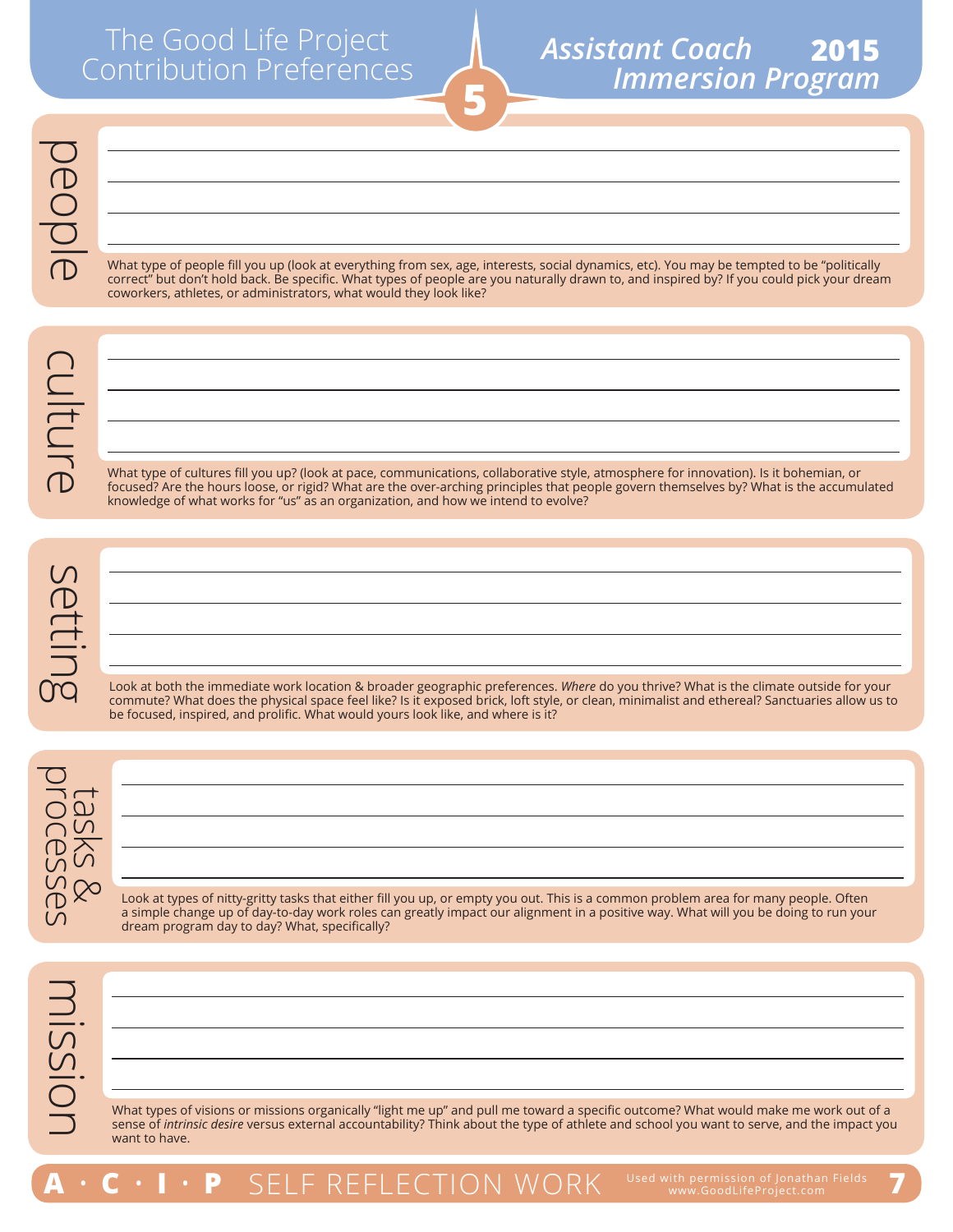#### *Assistant Coach Immersion Program* **2015**

# creative orientation

risk profile

Do blank canvasses terrify or delight you? Why? There is no possibility without risk. Are you tolerant, or averse? What are your thresholds?

# social engagement<br>preferences what do you want to leave behind? What do

Are you an introvert or an extrovert? This simple question can affect many elements of what you build.



What do you want to leave behind? What do you want people to say about you when you're gone?

**P** SELF REFLECTION WORK Used with permission of Jonathan Fields 8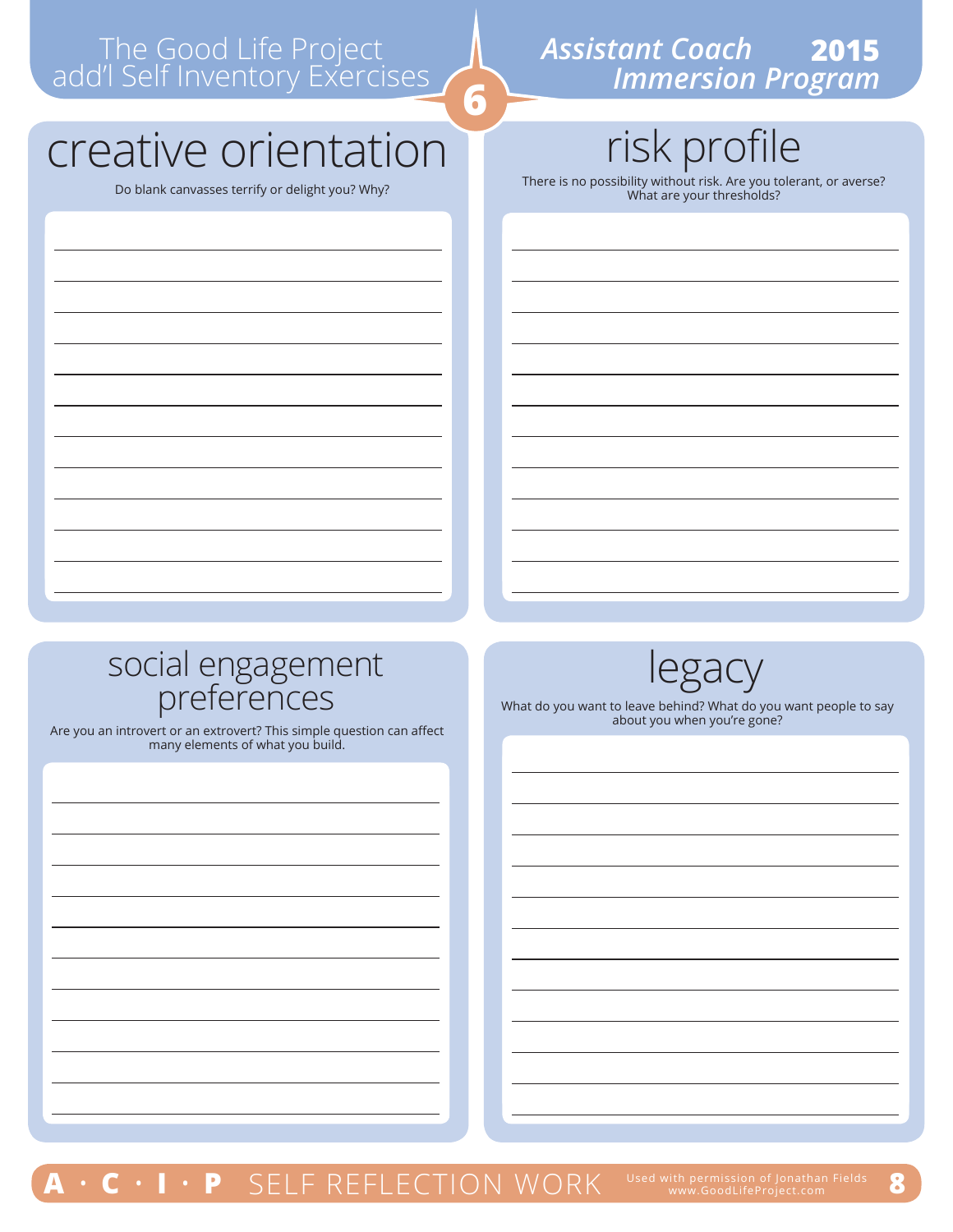# *Mark your calendars!*

**7**

Friday, May 1st - Noon EDT Celia's Welcome and Overview Webinar **1**

**2**

Monday, May 11th - Noon EDT Holly Hesse - Managing Yourself

**3**

Thursday, May 14th - Noon EDT Kris "KC" Carter - Defining Your Non-Negotiables and Pursuing Full Life Integration

*All Webinars are recorded! You can log into ACIP-CoachingU and listen/watch at your convenience.*